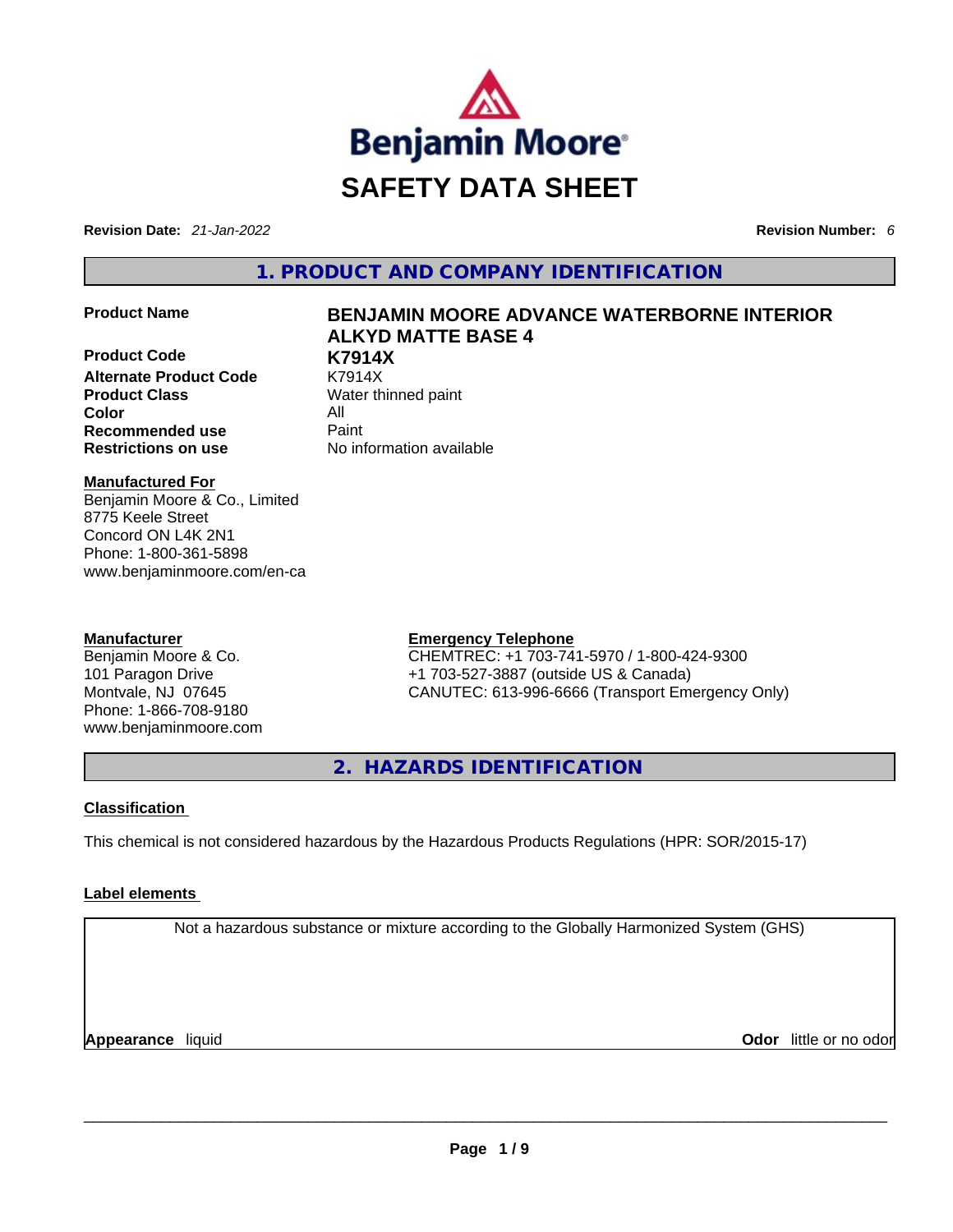# **Other information**

No information available

Avoid breathing vapors or mists

 **WARNING:** This product contains isothiazolinone compounds at levels of <0.1%. These substances are biocides commonly found in most paints and a variety of personal care products as a preservative. Certain individuals may be sensitive or allergic to these substances, even at low levels.

# **3. COMPOSITION INFORMATION ON COMPONENTS**

| <b>Chemical name</b>            | <b>CAS No.</b> | Weight-%   | Hazardous Material<br>registry number<br>(HMIRA registry #) | Date HMIRA filed and<br>Information Review Act date exemption granted<br>(if applicable) |
|---------------------------------|----------------|------------|-------------------------------------------------------------|------------------------------------------------------------------------------------------|
| Limestone                       | 1317-65-3      | $10 - 30%$ |                                                             |                                                                                          |
| Nepheline syenite               | 37244-96-5     | $5 - 10%$  |                                                             |                                                                                          |
| Silicon dioxide, wax coated     | 112926-00-8    | $-5%$      |                                                             |                                                                                          |
| Propylene glycol                | 57-55-6        | $-5%$      |                                                             |                                                                                          |
| Polyalkylene glycol alkyl ether |                | - 5%       | <b>HMIRC #9367</b>                                          | Granted: June 10, 2015                                                                   |

\*The exact percentage (concentration) of composition has been withheld as a trade secret

| 4. FIRST AID MEASURES                  |                                                                                                          |  |
|----------------------------------------|----------------------------------------------------------------------------------------------------------|--|
| <b>General Advice</b>                  | No hazards which require special first aid measures.                                                     |  |
| <b>Eye Contact</b>                     | Rinse thoroughly with plenty of water for at least 15<br>minutes and consult a physician.                |  |
| <b>Skin Contact</b>                    | Wash off immediately with soap and plenty of water while<br>removing all contaminated clothes and shoes. |  |
| <b>Inhalation</b>                      | Move to fresh air. If symptoms persist, call a physician.                                                |  |
| Ingestion                              | Clean mouth with water and afterwards drink plenty of<br>water. Consult a physician if necessary.        |  |
| <b>Most Important Symptoms/Effects</b> | None known.                                                                                              |  |
| <b>Notes To Physician</b>              | Treat symptomatically.                                                                                   |  |
|                                        | 5. FIRE-FIGHTING MEASURES                                                                                |  |
|                                        |                                                                                                          |  |

|                                                                                                               | circumstances and the surrounding environment. |
|---------------------------------------------------------------------------------------------------------------|------------------------------------------------|
| Protective equipment and precautions for firefighters As in any fire, wear self-contained breathing apparatus |                                                |

**Suitable Extinguishing Media** Media Use extinguishing measures that are appropriate to local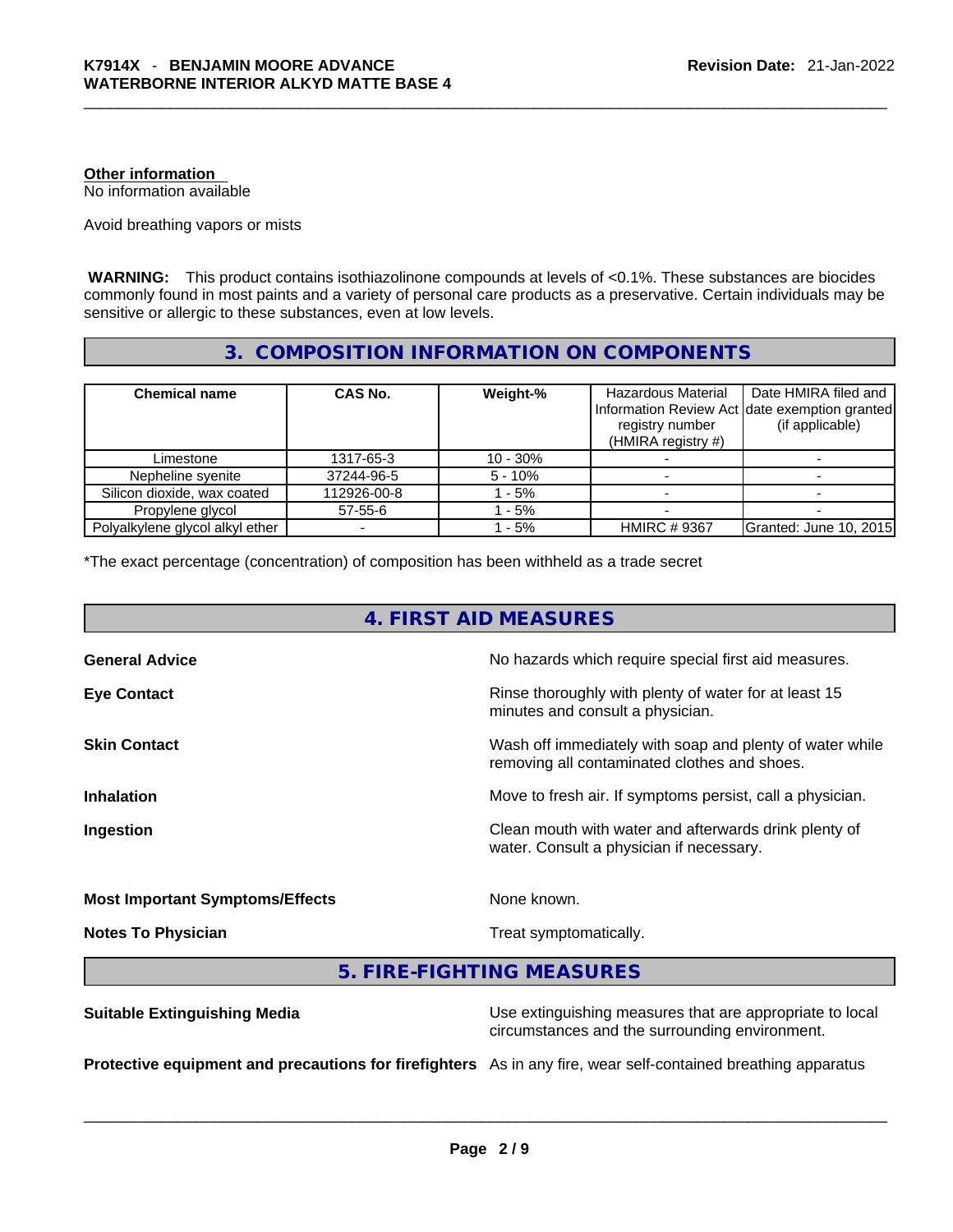| <b>NFPA Legend</b><br>0 - Not Hazardous<br>1 - Slightly                          |                                                                                   |
|----------------------------------------------------------------------------------|-----------------------------------------------------------------------------------|
| <b>NFPA</b><br>Health: 1<br>Flammability: 0                                      | <b>Instability: 0</b><br><b>Special: Not Applicable</b>                           |
| Lower flammability limit:<br><b>Upper flammability limit:</b>                    | Not applicable<br>Not applicable                                                  |
| <b>Flammability Limits In Air</b>                                                |                                                                                   |
| <b>Flash Point Data</b><br>Flash point (°F)<br>Flash Point (°C)<br><b>Method</b> | Not applicable<br>Not applicable<br>Not applicable                                |
| Sensitivity to static discharge                                                  | No                                                                                |
| <b>Sensitivity to mechanical impact</b>                                          | No                                                                                |
| <b>Specific Hazards Arising From The Chemical</b>                                | Closed containers may rupture if exposed to fire or<br>extreme heat.              |
|                                                                                  | pressure-demand, MSHA/NIOSH (approved or equivalent)<br>and full protective gear. |

- 2 Moderate
- 3 High
- 4 Severe

*The ratings assigned are only suggested ratings, the contractor/employer has ultimate responsibilities for NFPA ratings where this system is used.* 

*Additional information regarding the NFPA rating system is available from the National Fire Protection Agency (NFPA) at www.nfpa.org.* 

# **6. ACCIDENTAL RELEASE MEASURES**

**Other Information Other Information Prevent further leakage or spillage if safe to do so.** 

Avoid contact with skin, eyes and clothing. Ensure adequate ventilation.

**Environmental precautions** See Section 12 for additional Ecological Information.

**Methods for Cleaning Up Soak up with inert absorbent material. Sweep up and** shovel into suitable containers for disposal.

**7. HANDLING AND STORAGE** 

**Handling Avoid contact with skin, eyes and clothing. Avoid breathing Handling Avoid breathing** vapors, spray mists or sanding dust. In case of insufficient ventilation, wear suitable respiratory equipment. **Storage Keep container tightly closed. Keep out of the reach of Keep** container tightly closed. Keep out of the reach of children.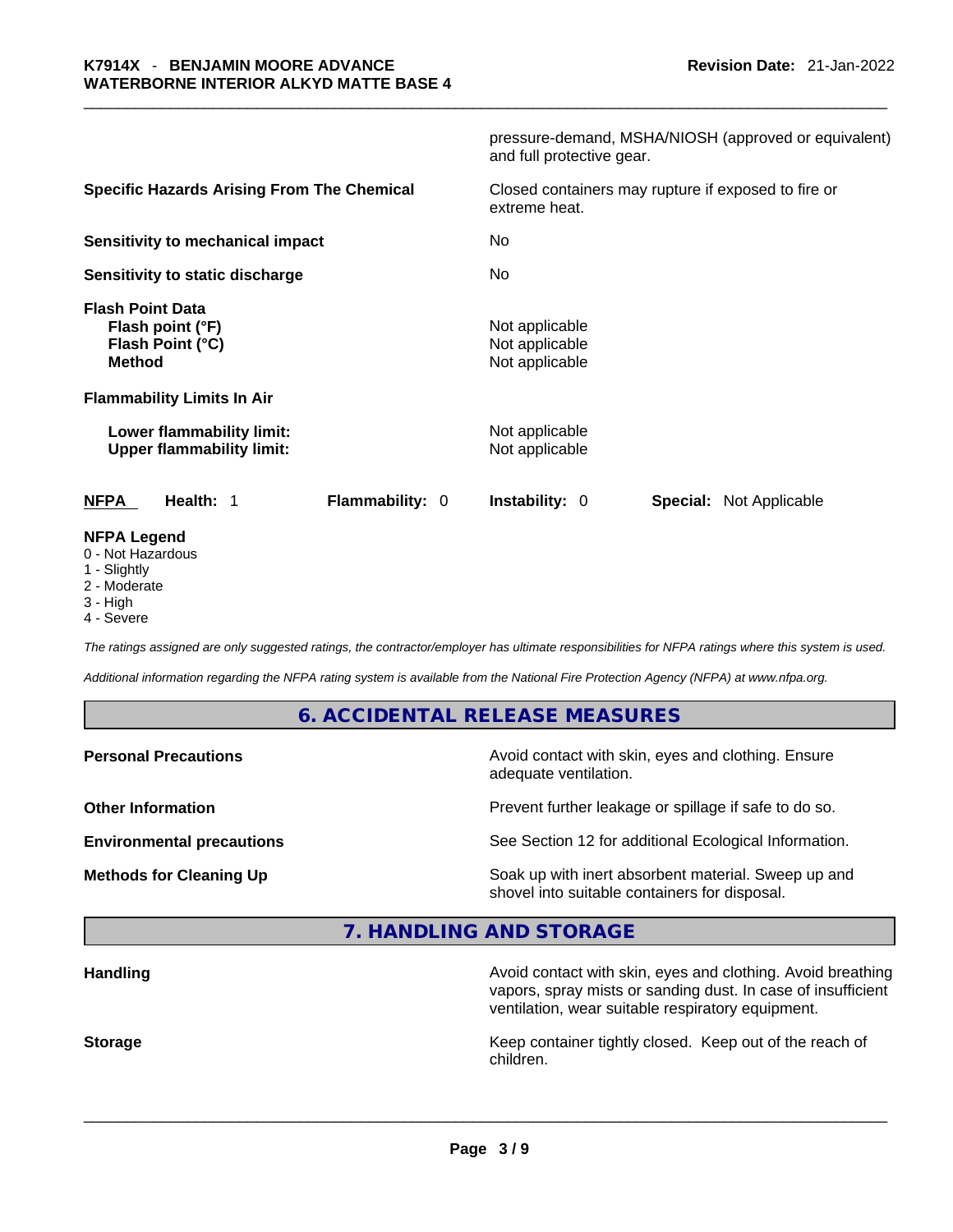# **Incompatible Materials Materials** No information available

# **8. EXPOSURE CONTROLS/PERSONAL PROTECTION**

# **Exposure Limits**

| <b>Chemical name</b>        | <b>ACGIH TLV</b> | <b>Alberta</b>    | <b>British Columbia</b>                                                       | <b>Ontario</b>                                          | Quebec                     |
|-----------------------------|------------------|-------------------|-------------------------------------------------------------------------------|---------------------------------------------------------|----------------------------|
| Limestone                   | N/E              | 10 mg/m $3$ - TWA | 10 $mq/m3$ - TWA<br>$3$ mg/m <sup>3</sup> - TWA<br>$20 \text{ mg/m}^3$ - STEL | N/E                                                     | 10 mg/m $3$ - TWAEV        |
| Nepheline syenite           | N/E              | N/E               | N/E                                                                           | $10 \text{ mg/m}^3$ - TWA                               | N/E                        |
| Silicon dioxide, wax coated | N/E              | N/E               | 4 mg/m <sup>3</sup> - TWA<br>$1.5 \text{ ma/m}^3$ - TWA                       | N/E                                                     | $6 \text{ mg/m}^3$ - TWAEV |
| Propylene glycol            | N/E              | N/E               | N/E                                                                           | 10 mg/m $3$ - TWA<br>50 ppm - TWA<br>155 mg/m $3$ - TWA | N/E                        |

# **Legend**

ACGIH - American Conference of Governmental Industrial Hygienists Alberta - Alberta Occupational Exposure Limits British Columbia - British Columbia Occupational Exposure Limits

Ontario - Ontario Occupational Exposure Limits

Quebec - Quebec Occupational Exposure Limits

N/E - Not established

**Personal Protective Equipment**

**Engineering Measures Ensure 2018** Ensure adequate ventilation, especially in confined areas.

**Eye/Face Protection Safety glasses with side-shields. Skin Protection Protection Protective gloves and impervious clothing. Respiratory Protection In case of insufficient ventilation wear suitable respiratory** equipment.

**Hygiene Measures Avoid contact with skin, eyes and clothing. Remove and Hygiene Measures Avoid contact with skin, eyes and clothing. Remove and** wash contaminated clothing before re-use. Wash thoroughly after handling.

# **9. PHYSICAL AND CHEMICAL PROPERTIES**

| Appearance<br>Odor<br><b>Odor Threshold</b><br>Density (Ibs/gal)<br><b>Specific Gravity</b><br>рH<br><b>Viscosity (cps)</b><br>Solubility(ies) | liquid<br>little or no odor<br>No information available<br>$10.9 - 11.0$<br>$1.30 - 1.32$<br>No information available<br>No information available<br>No information available |
|------------------------------------------------------------------------------------------------------------------------------------------------|-------------------------------------------------------------------------------------------------------------------------------------------------------------------------------|
| <b>Water solubility</b>                                                                                                                        | No information available                                                                                                                                                      |
| <b>Evaporation Rate</b>                                                                                                                        | No information available                                                                                                                                                      |
| Vapor pressure                                                                                                                                 | No information available                                                                                                                                                      |
| Vapor density                                                                                                                                  | No information available                                                                                                                                                      |
| Wt. % Solids                                                                                                                                   | $50 - 60$                                                                                                                                                                     |
| Vol. % Solids                                                                                                                                  | $40 - 50$                                                                                                                                                                     |
| Wt. % Volatiles                                                                                                                                | $40 - 50$                                                                                                                                                                     |
|                                                                                                                                                |                                                                                                                                                                               |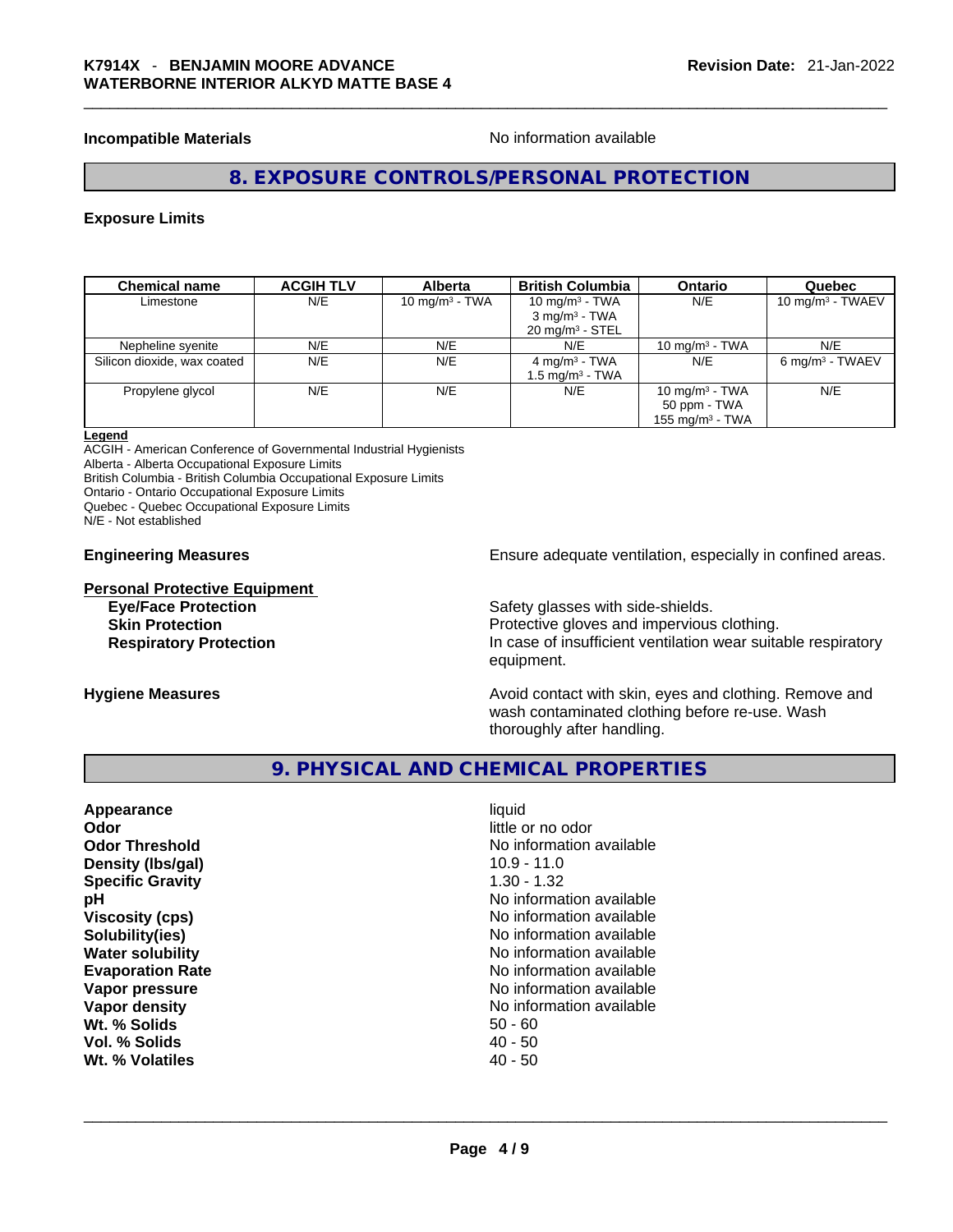| Vol. % Volatiles                     | $50 - 60$                |
|--------------------------------------|--------------------------|
| <b>VOC Regulatory Limit (g/L)</b>    | < 50                     |
| <b>Boiling Point (°F)</b>            | 212                      |
| <b>Boiling Point (°C)</b>            | 100                      |
| Freezing point (°F)                  | 32                       |
| <b>Freezing Point (°C)</b>           | 0                        |
| Flash point (°F)                     | Not applicable           |
| Flash Point (°C)                     | Not applicable           |
| <b>Method</b>                        | Not applicable           |
| <b>Flammability (solid, gas)</b>     | Not applicable           |
| <b>Upper flammability limit:</b>     | Not applicable           |
| Lower flammability limit:            | Not applicable           |
| <b>Autoignition Temperature (°F)</b> | No information available |
| <b>Autoignition Temperature (°C)</b> | No information available |
| Decomposition Temperature (°F)       | No information available |
| Decomposition Temperature (°C)       | No information available |
| <b>Partition coefficient</b>         | No information available |

# **10. STABILITY AND REACTIVITY**

**Hazardous Decomposition Products** None under normal use.

**Reactivity Not Applicable Not Applicable Chemical Stability** Stable under normal conditions. **Conditions to avoid Conditions to avoid Prevent from freezing. Incompatible Materials No materials** No materials to be especially mentioned.

**Possibility of hazardous reactions** None under normal conditions of use.

**11. TOXICOLOGICAL INFORMATION** 

**Product Information Information on likely routes of exposure**

**Principal Routes of Exposure Exposure** Eye contact, skin contact and inhalation.

**Acute Toxicity Product Information** 

**Symptoms related to the physical,chemical and toxicological characteristics**

**Symptoms Symptoms No information available** 

# **Delayed and immediate effects as well as chronic effects from short and long-term exposure**

**Eye contact** May cause slight irritation **Eye** contact **May cause slight irritation Skin contact Substance may cause slight skin irritation. Prolonged or** Substance may cause slight skin irritation. Prolonged or repeated contact may dry skin and cause irritation.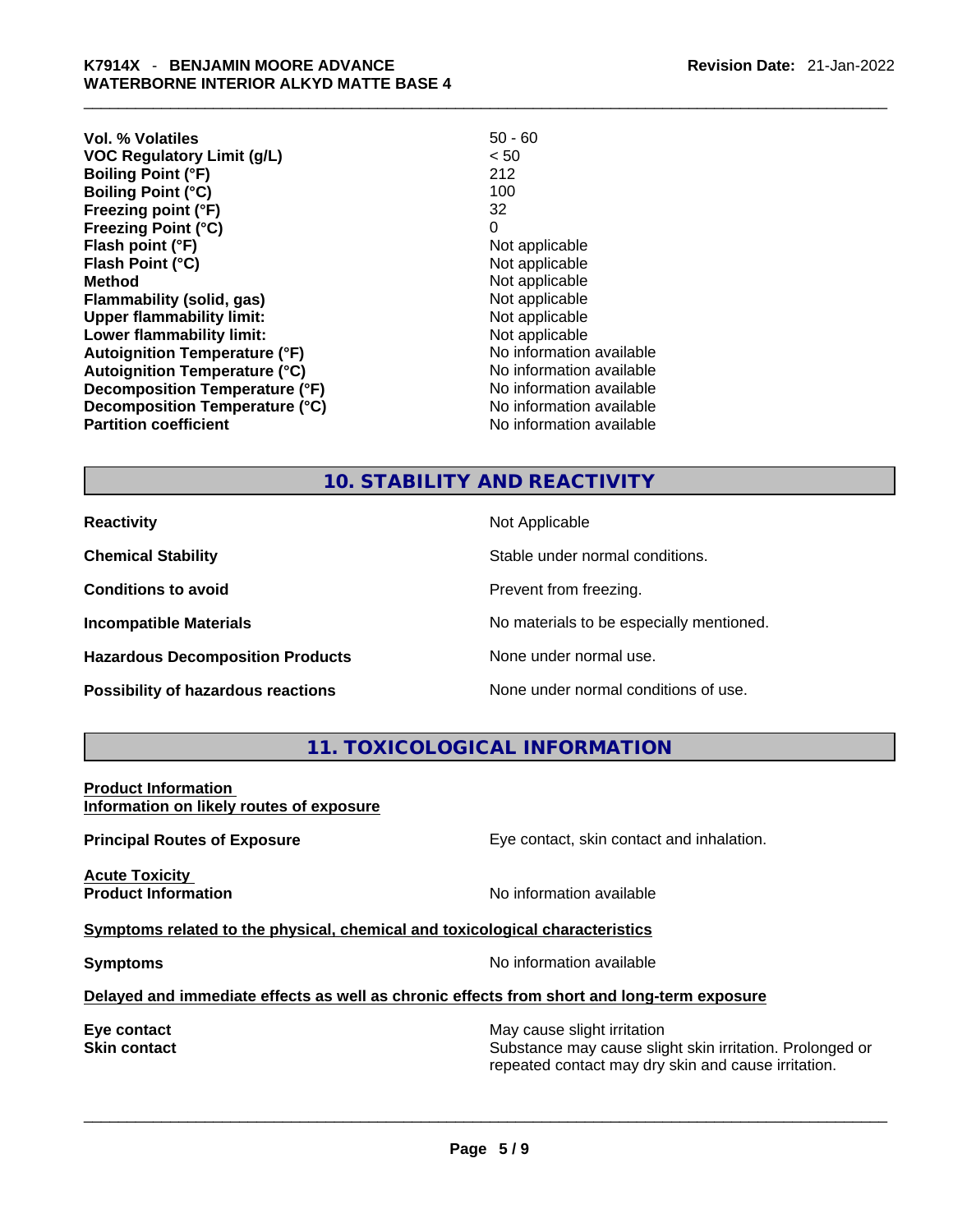**Inhalation** Inhalation of vapors in high concentration may cause

|                                 | irritation of respiratory system. Avoid breathing vapors or<br>mists. |
|---------------------------------|-----------------------------------------------------------------------|
| Ingestion                       | Ingestion may cause gastrointestinal irritation, nausea,              |
|                                 | vomiting and diarrhea.                                                |
| <b>Sensitization</b>            | No information available.                                             |
| <b>Neurological Effects</b>     | No information available.                                             |
| <b>Mutagenic Effects</b>        | No information available.                                             |
| <b>Reproductive Effects</b>     | No information available.                                             |
| <b>Developmental Effects</b>    | No information available.                                             |
| <b>Target organ effects</b>     | No information available.                                             |
| <b>STOT - single exposure</b>   | No information available.                                             |
| <b>STOT - repeated exposure</b> | No information available.                                             |
| <b>Other adverse effects</b>    | No information available.                                             |
| <b>Aspiration Hazard</b>        | No information available.                                             |
|                                 |                                                                       |

**Numerical measures of toxicity**

# **The following values are calculated based on chapter 3.1 of the GHS document**

| <b>ATEmix (oral)</b>   | 1833851 mg/kg |  |
|------------------------|---------------|--|
| <b>ATEmix (dermal)</b> | 1999154 mg/kg |  |

# **Component Information**

| Chemical name               | Oral LD50                  | Dermal LD50                  | Inhalation LC50 |
|-----------------------------|----------------------------|------------------------------|-----------------|
| Propylene glycol<br>57-55-6 | Rat<br>$\sim$<br>= 20 g/kg | Rabbit<br>: 20800 mg/kg<br>- |                 |

# **Chronic Toxicity**

# **Carcinogenicity**

*There are no known carcinogenic chemicals in this product above reportable levels.* 

**12. ECOLOGICAL INFORMATION** 

# **Ecotoxicity Effects**

The environmental impact of this product has not been fully investigated.

# **Product Information**

# **Acute Toxicity to Fish**

No information available

# **Acute Toxicity to Aquatic Invertebrates**

No information available

# **Acute Toxicity to Aquatic Plants**

No information available \_\_\_\_\_\_\_\_\_\_\_\_\_\_\_\_\_\_\_\_\_\_\_\_\_\_\_\_\_\_\_\_\_\_\_\_\_\_\_\_\_\_\_\_\_\_\_\_\_\_\_\_\_\_\_\_\_\_\_\_\_\_\_\_\_\_\_\_\_\_\_\_\_\_\_\_\_\_\_\_\_\_\_\_\_\_\_\_\_\_\_\_\_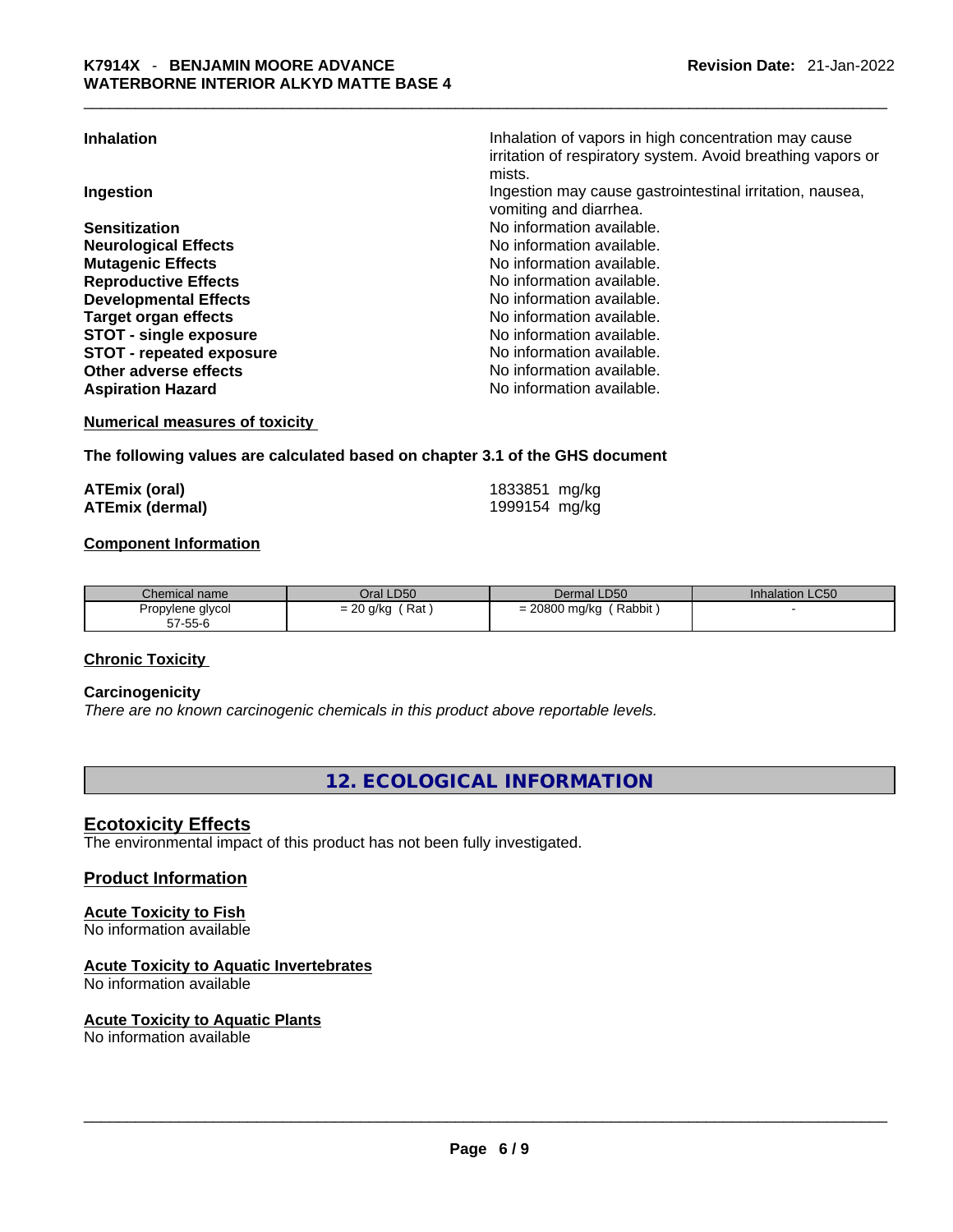# **Persistence / Degradability**

No information available.

# **Bioaccumulation**

No information available.

# **Mobility in Environmental Media**

No information available.

## **Ozone**

No information available

# **Component Information**

# **Acute Toxicity to Fish**

Propylene glycol LC50: 710 mg/L (Fathead Minnow - 96 hr.)

# **Acute Toxicity to Aquatic Invertebrates**

Propylene glycol EC50: > 10000 mg/L (Daphnia magna - 24 hr.)

# **Acute Toxicity to Aquatic Plants**

No information available

# **13. DISPOSAL CONSIDERATIONS**

**Waste Disposal Method** Dispose of in accordance with federal, state, provincial, and local regulations. Local requirements may vary, consult your sanitation department or state-designated environmental protection agency for more disposal options.

# **14. TRANSPORT INFORMATION**

**TDG** Not regulated **ICAO / IATA** Not regulated

# IMDG / IMO<br>
And regulated<br>  $\begin{array}{|l|l|}\hline \textbf{15. REGULAR} & \textbf{16.} \\ \hline \end{array}$ <br>  $\begin{array}{|l|l|l|}\hline \textbf{15. REGULAR} & \textbf{16.} \\ \hline \end{array}$ **15. REGULATORY INFORMATION**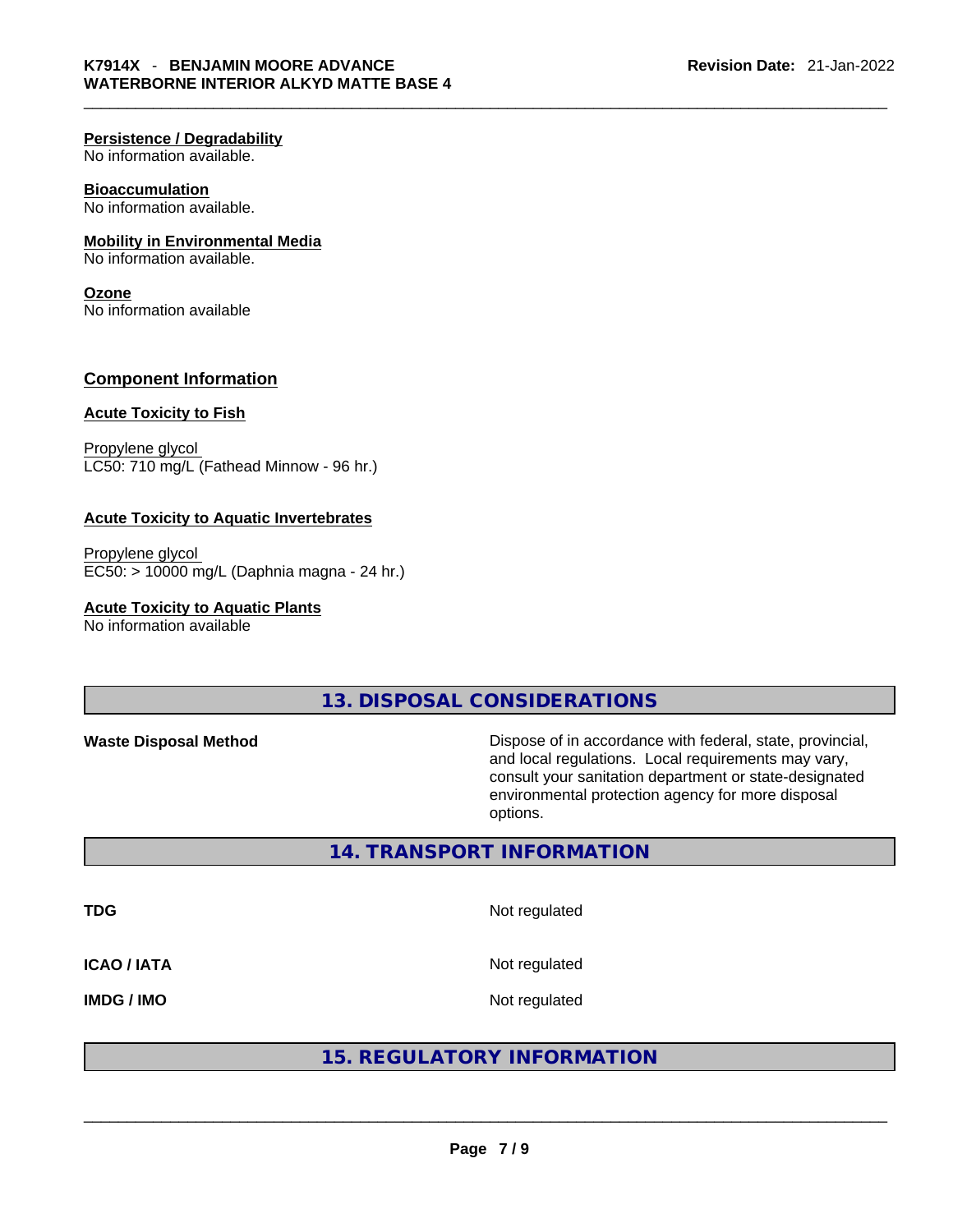# **International Inventories**

| <b>TSCA: United States</b> | Yes - All components are listed or exempt. |
|----------------------------|--------------------------------------------|
| DSL: Canada                | No - Not all of the components are listed. |
|                            | One or more component is listed on NDSL.   |

# **National Pollutant Release Inventory (NPRI)**

# **NPRI Parts 1- 4**

This product contains the following Parts 1-4 NPRI chemicals:

*None*

# **NPRI Part 5**

This product contains the following NPRI Part 5 Chemicals:

*None*

# **WHMIS Regulatory Status**

This product has been classified in accordance with the hazard criteria of the Hazardous Products Regulations (HPR) and the SDS contains all the information required by the HPR.

**16. OTHER INFORMATION** 

**HMIS** - **Health:** 1 **Flammability:** 0 **Reactivity:** 0 **PPE:** -

#### **HMIS Legend**

- 0 Minimal Hazard
- 1 Slight Hazard
- 2 Moderate Hazard
- 3 Serious Hazard
- 4 Severe Hazard
- \* Chronic Hazard
- X Consult your supervisor or S.O.P. for "Special" handling instructions.

Note: The PPE rating has intentionally been left blank. Choose appropriate PPE that will protect employees from the hazards the material will *present under the actual normal conditions of use.* 

*Caution: HMISÒ ratings are based on a 0-4 rating scale, with 0 representing minimal hazards or risks, and 4 representing significant hazards or risks. Although HMISÒ ratings are not required on MSDSs under 29 CFR 1910.1200, the preparer, has chosen to provide them. HMISÒ ratings are to be used only in conjunction with a fully implemented HMISÒ program by workers who have received appropriate HMISÒ training. HMISÒ is a registered trade and service mark of the NPCA. HMISÒ materials may be purchased exclusively from J. J. Keller (800) 327-6868.* 

 **WARNING!** If you scrape, sand, or remove old paint, you may release lead dust. LEAD IS TOXIC. EXPOSURE TO LEAD DUST CAN CAUSE SERIOUS ILLNESS, SUCH AS BRAIN DAMAGE, ESPECIALLY IN CHILDREN. PREGNANT WOMEN SHOULD ALSO AVOID EXPOSURE.Wear a NIOSH approved respirator to control lead exposure. Clean up carefully with a HEPA vacuum and a wet mop. Before you start, find out how to protect yourself and your family by logging onto Health Canada at

http://www.hc-sc.gc.ca/ewh-semt/contaminants/lead-plomb/asked\_questions-questions\_posees-eng.php.